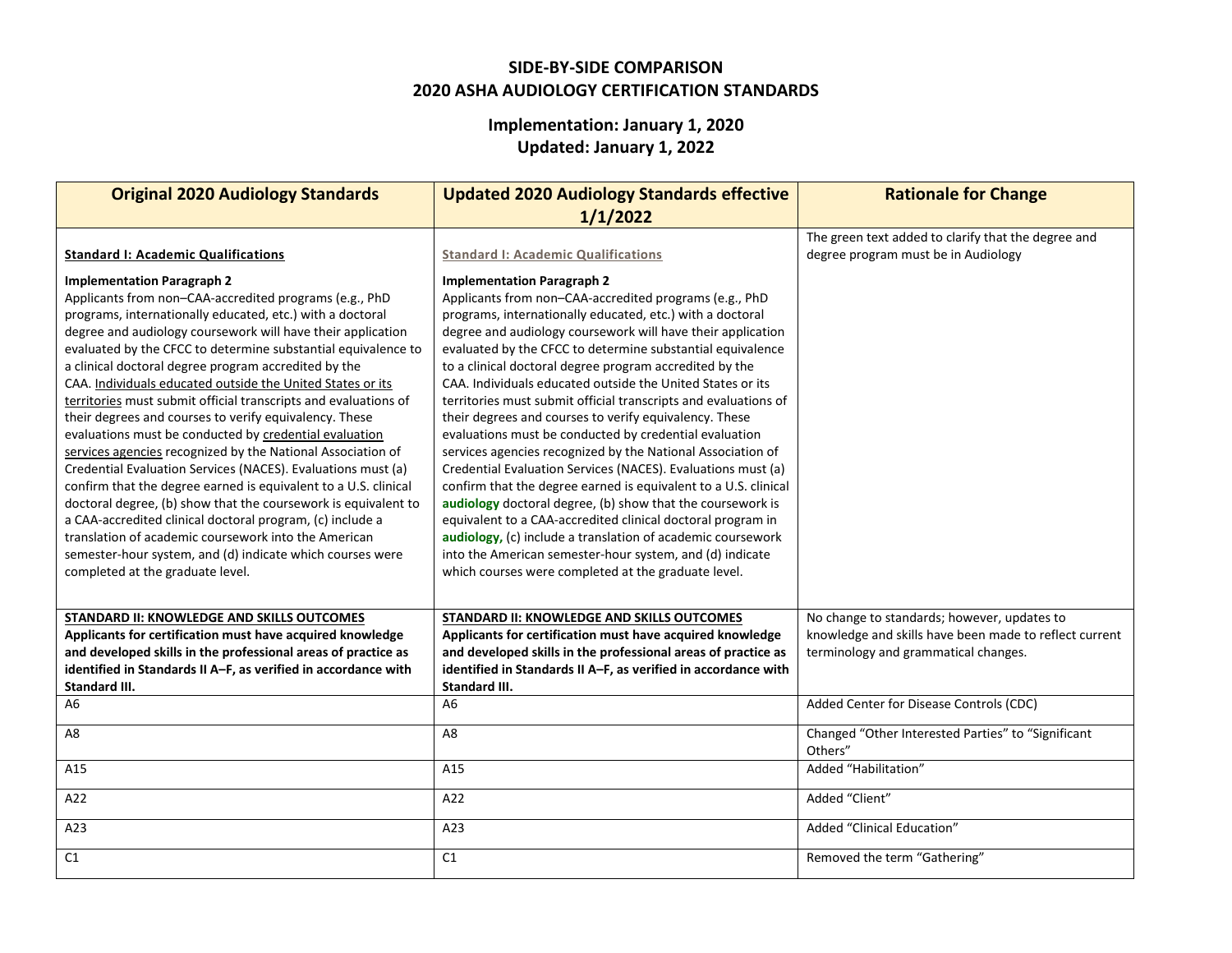| C <sub>2</sub>                                                                                                                                                                                                                                                                                                                                                                                                                                                                                                                                                                                                                                                                                                                                                                                                             | C <sub>2</sub>                                                                                                                                                                                                                                                                                                                                                                                                                                                                                                                                                                                                                                                                                                                                                                                                                                           | Updated "Obtaining" to "Completing"                                                                                                                                                                                                                                                                                                                                                                                                                                                                          |
|----------------------------------------------------------------------------------------------------------------------------------------------------------------------------------------------------------------------------------------------------------------------------------------------------------------------------------------------------------------------------------------------------------------------------------------------------------------------------------------------------------------------------------------------------------------------------------------------------------------------------------------------------------------------------------------------------------------------------------------------------------------------------------------------------------------------------|----------------------------------------------------------------------------------------------------------------------------------------------------------------------------------------------------------------------------------------------------------------------------------------------------------------------------------------------------------------------------------------------------------------------------------------------------------------------------------------------------------------------------------------------------------------------------------------------------------------------------------------------------------------------------------------------------------------------------------------------------------------------------------------------------------------------------------------------------------|--------------------------------------------------------------------------------------------------------------------------------------------------------------------------------------------------------------------------------------------------------------------------------------------------------------------------------------------------------------------------------------------------------------------------------------------------------------------------------------------------------------|
| D <sub>1</sub>                                                                                                                                                                                                                                                                                                                                                                                                                                                                                                                                                                                                                                                                                                                                                                                                             | D <sub>1</sub>                                                                                                                                                                                                                                                                                                                                                                                                                                                                                                                                                                                                                                                                                                                                                                                                                                           | Updated "Hearing Impairment" to "Deaf or Hard of<br>Hearing"                                                                                                                                                                                                                                                                                                                                                                                                                                                 |
| D <sub>6</sub>                                                                                                                                                                                                                                                                                                                                                                                                                                                                                                                                                                                                                                                                                                                                                                                                             | D <sub>6</sub>                                                                                                                                                                                                                                                                                                                                                                                                                                                                                                                                                                                                                                                                                                                                                                                                                                           | Added "Clients" and "Techniques"                                                                                                                                                                                                                                                                                                                                                                                                                                                                             |
| E3                                                                                                                                                                                                                                                                                                                                                                                                                                                                                                                                                                                                                                                                                                                                                                                                                         | E <sub>3</sub>                                                                                                                                                                                                                                                                                                                                                                                                                                                                                                                                                                                                                                                                                                                                                                                                                                           | Added "with sensitivity to differences in culture,<br>identity, and language"                                                                                                                                                                                                                                                                                                                                                                                                                                |
| E <sub>5</sub>                                                                                                                                                                                                                                                                                                                                                                                                                                                                                                                                                                                                                                                                                                                                                                                                             | E5                                                                                                                                                                                                                                                                                                                                                                                                                                                                                                                                                                                                                                                                                                                                                                                                                                                       | Updated "hearing problems" to "hearing loss"                                                                                                                                                                                                                                                                                                                                                                                                                                                                 |
| E8                                                                                                                                                                                                                                                                                                                                                                                                                                                                                                                                                                                                                                                                                                                                                                                                                         | E8                                                                                                                                                                                                                                                                                                                                                                                                                                                                                                                                                                                                                                                                                                                                                                                                                                                       | Added "(i.e., standard, bone, osseointegrated, and<br>implantable devices)                                                                                                                                                                                                                                                                                                                                                                                                                                   |
| E13                                                                                                                                                                                                                                                                                                                                                                                                                                                                                                                                                                                                                                                                                                                                                                                                                        | E13                                                                                                                                                                                                                                                                                                                                                                                                                                                                                                                                                                                                                                                                                                                                                                                                                                                      | Added "and wireless technology orientations"                                                                                                                                                                                                                                                                                                                                                                                                                                                                 |
| F <sub>2</sub>                                                                                                                                                                                                                                                                                                                                                                                                                                                                                                                                                                                                                                                                                                                                                                                                             | F <sub>2</sub>                                                                                                                                                                                                                                                                                                                                                                                                                                                                                                                                                                                                                                                                                                                                                                                                                                           | Added "with sensitivity to differences in culture,<br>identity, and language"                                                                                                                                                                                                                                                                                                                                                                                                                                |
| F11                                                                                                                                                                                                                                                                                                                                                                                                                                                                                                                                                                                                                                                                                                                                                                                                                        | F11                                                                                                                                                                                                                                                                                                                                                                                                                                                                                                                                                                                                                                                                                                                                                                                                                                                      | Added "self-identity" and "with sensitivity to<br>differences in culture, identity, and language"                                                                                                                                                                                                                                                                                                                                                                                                            |
|                                                                                                                                                                                                                                                                                                                                                                                                                                                                                                                                                                                                                                                                                                                                                                                                                            |                                                                                                                                                                                                                                                                                                                                                                                                                                                                                                                                                                                                                                                                                                                                                                                                                                                          |                                                                                                                                                                                                                                                                                                                                                                                                                                                                                                              |
| Standard III: Implementation Verbiage<br>Implementation: The applicant's doctoral program director or<br>designated signatory must verify that the applicant has<br>acquired and demonstrated all of the knowledge and skills<br>identified in Standard II.<br>Clinical instructors and supervisors must have:<br>current CCC-A certification,<br>$\bullet$<br>a minimum of 9 months of full-time clinical<br>$\bullet$<br>experience* of direct patient care after earning the<br>CCC-A, and<br>completed at least 2 hours of professional<br>$\bullet$<br>development (2 certification maintenance hours<br>[CMHs], or 0.2 ASHA continuing education units<br>[ASHA CEUs]) in the area of clinical<br>instruction/supervision after earning the CCC-A.<br>Clinical instruction and supervision within a doctoral program | Standard III: Implementation Verbiage<br>Implementation: The applicant's doctoral program director<br>or designated signatory must verify that the applicant has<br>acquired and demonstrated all of the knowledge and skills<br>identified in Standard II.<br>Clinical educators, instructors, and/or supervisors must<br>have earned, and kept current, their CCC-A<br>$\bullet$<br>certification;<br>have completed, at minimum, 9 months' full-time<br>$\bullet$<br>clinical experience <sup>1</sup> of direct client/patient care<br>after earning the CCC-A; and<br>have completed at least 2 professional<br>$\bullet$<br>development hours (PDHs)-formerly known as<br>certification maintenance hours (CMHs)-or 0.2<br>ASHA continuing education units (ASHA CEUs) in<br>clinical instruction/education/supervision after<br>earning the CCC-A. | Added "up to 50% of the supervised clinical practicum<br>may be acquired through telepractice (patient is at a<br>distance), provided that the prevailing regulatory body<br>permits telepractice and the patient consents."<br>Several updates have been made to the<br>implementation language as a result of the above<br>addition.<br>The definition of "clinical simulations" was shortened,<br>and a hyperlink to an ASHA webpage was added that<br>contains greater detail about clinical simulation. |
| must:<br>be conducted for a variety of clinical training<br>$\bullet$<br>experiences (i.e., different work settings and with<br>different populations) to validate knowledge and<br>skills across the scope of practice in audiology;                                                                                                                                                                                                                                                                                                                                                                                                                                                                                                                                                                                      | The knowledge and skills outcomes listed in Standard II<br>require that the majority of the supervised clinical practicum<br>be acquired on-site and in person; however, up to 50% of<br>the supervised clinical practicum may be acquired through<br>telepractice (patient is at a distance), provided that the                                                                                                                                                                                                                                                                                                                                                                                                                                                                                                                                         |                                                                                                                                                                                                                                                                                                                                                                                                                                                                                                              |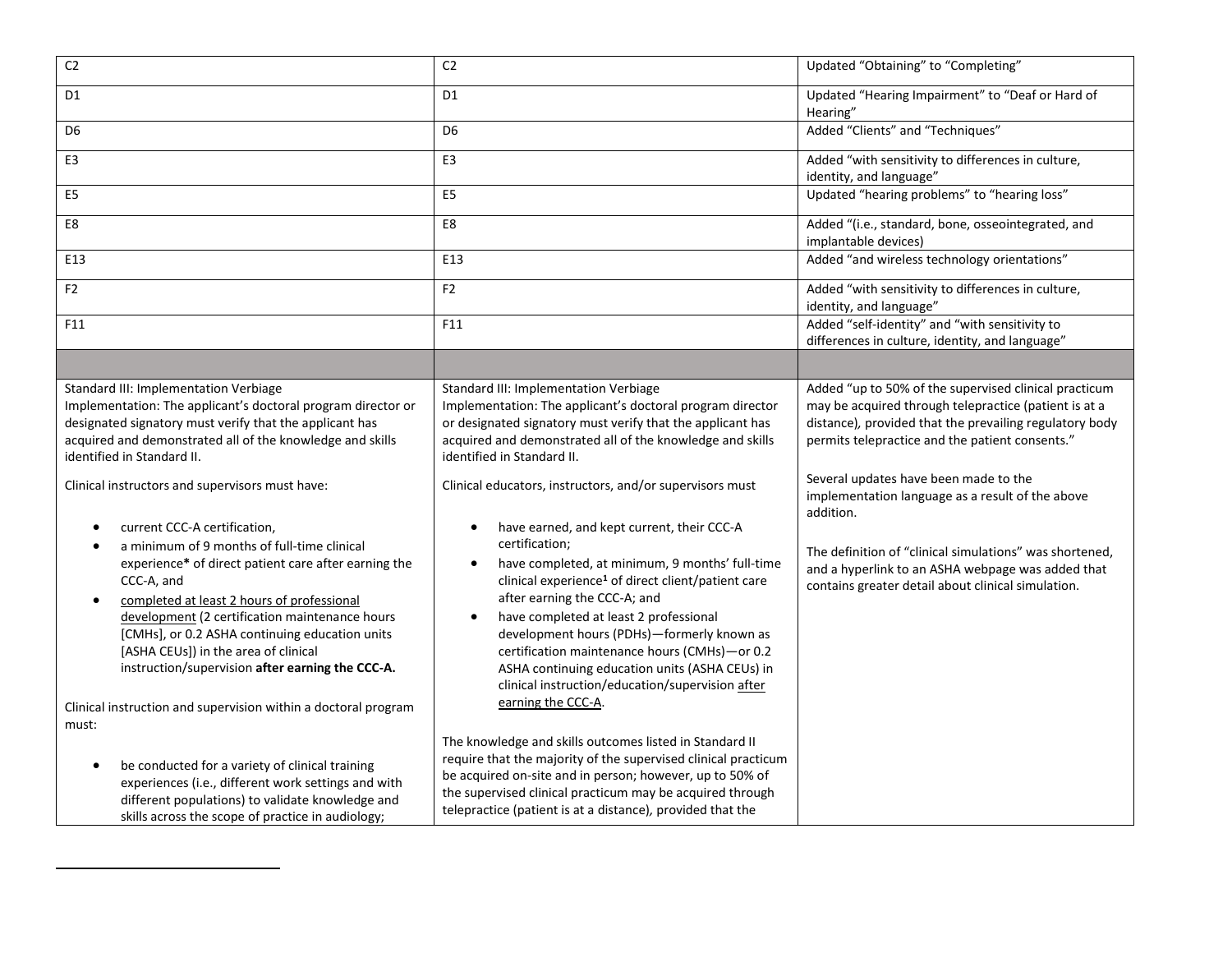- include oversight of clinical and administrative activities directly related to client/patient care, including direct client/patient contact, consultation, recordkeeping, and administrative duties relevant to audiology service delivery;
- be appropriate to the student's level of training, education, experience, and competence;
- include direct observation, guidance, and feedback to permit the student to (a) monitor, evaluate, and improve performance and (b) develop clinical competence; and
- be provided on site.

Any portion of the applicant's supervised clinical experience that was not completed under an audiologist meeting the requirements above can be completed post-graduation. The applicant's post-graduation clinical instructor/ supervisor must also meet the above requirements will also verify that the applicant has demonstrated and acquired the knowledge and skills for ASHA certification following completion of the required supervised clinical experience.

Applicants who apply for certification without completing a full, supervised clinical experience under a clinical instructor/supervisor who meets the requirement above within their degree program will have 24 months from their application-received date to initiate the remainder of their experience and will have 48 months from the initiation date of their post-graduation supervised clinical experience to complete the experience.

Clinical simulations (CS) are distinct from labs and may include the use of standardized patients and simulation technologies (e.g., virtual patients, digitized mannequins, immersive reality, task trainers, computer-based interactive). These supervised CS experiences under a CCC-A can be synchronous simulations (real-time) or asynchronous (not concurrent in time) simulations. Up to 10% of an applicant's supervised clinical experience for ASHA certification can be obtained through CS. CS experiences for ASHA certification can only count when obtained within the doctoral program. Experience may be acquired through telepractice by the CCC-A audiologist when the audiologist and student are "shoulder to shoulder" *with the patient at a distance,* provided telepractice is permitted by the prevailing regulatory body and the patient consents.

If clinical instruction and supervision are completed postgraduation, they must comply with the requirements above with the exception of on-site clinical instruction and

prevailing regulatory body permits telepractice and the patient consents.

The supervised clinical practicum within a doctoral program must

- include a variety of on-site and in-person clinical practicum to validate knowledge and skills across the scope of practice in audiology, including clinical and administrative duties;
- be appropriate to the student's level of training, education, experience, and competence; and
- include direct on-site and in-person observations, guidance, and feedback to permit the student to (a) monitor, evaluate, and improve performance and (b) develop clinical competence.

The supervised clinical experience should include interprofessional education and interprofessional collaborative practice (IPE/IPP). Under the supervision of their audiologist supervisor, students/applicants should seek experiences that include working with allied health professionals who are appropriately credentialed in their area of practice to enhance the student's knowledge and skills in an interdisciplinary, team-based, comprehensive health care delivery setting.

The supervised clinical practicum within a doctoral program may permit the following:

- Telesupervision of graduate students, provided that the prevailing regulatory body permits it and the client/patient consents to it.
- Multiple applicants/students participating in the same session and counting the full experience/time of the session, provided that they are actively engaged in the session.
- An applicant obtaining up to 10% of an their supervised clinical experience for ASHA certification through clinical simulation (CS) in accordance with the [guidelines for audiology CS](https://www.asha.org/certification/certification-standards-for-aud-clinical-simulation/)  [experiences.](https://www.asha.org/certification/certification-standards-for-aud-clinical-simulation/) An applicant can count their CS experiences for ASHA certification only when obtained within the doctoral program.

Any portion of the applicant's supervised clinical practicum that was not completed under an audiologist meeting the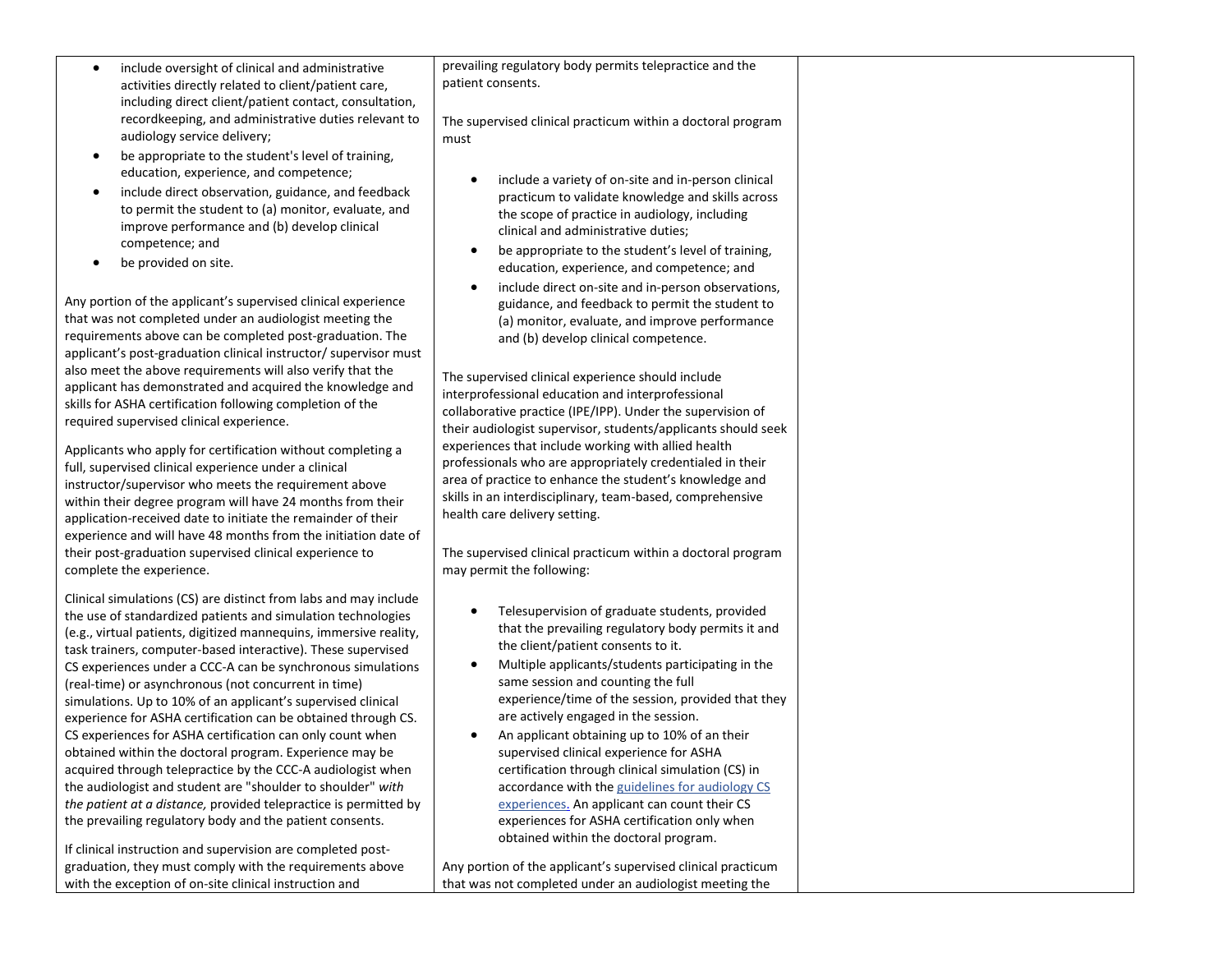| supervision. Remote supervision or telesupervision methods<br>may be used, provided they are permitted by the employer(s)<br>and by local, state, and federal regulations.<br>The supervised clinical experience should include<br>interprofessional education and interprofessional collaborative<br>practice (IPE/IPP). Under the supervision of their audiologist<br>supervisor, students'/applicants' experience should include<br>experiences with allied health professionals who are<br>appropriately credentialed in their area of practice to enhance<br>the student's knowledge and skills in an interdisciplinary,<br>team-based, comprehensive health care delivery setting.<br>*Individuals with experience as a clinical educator may count<br>their experience as being "clinical" (1) if they have worked<br>directly with clients/patients, and (2) if they have been the<br>patients' recognized provider and have been ultimately<br>responsible for the care of the clients/patients. Individuals<br>whose experience has been limited to classroom teaching,<br>research/lab work, or working with only clinical simulations,<br>cannot count this experience as clinical. | requirements above can be completed post-graduation. The<br>applicant's post-graduation clinical instructor/supervisor,<br>who must also meet the above requirements, will verify that<br>the applicant has demonstrated and acquired the knowledge<br>and skills for ASHA certification following completion of the<br>required supervised clinical experience.<br>Applicants who apply for certification without completing a<br>full, supervised clinical practicum under a clinical<br>instructor/supervisor who meets the requirements above<br>within their degree program will have 24 months from their<br>application-received date to initiate the remainder of their<br>experience and will have 48 months from the initiation date<br>of their post-graduation supervised clinical practicum to<br>complete the experience.<br><sup>1</sup> Individuals with experience as a clinical educator may count<br>their experience as being "clinical" if they meet the following<br>criteria: (a) if they have worked directly with clients/patients<br>and (b) if they have been the clients'/patients' recognized<br>provider and have been ultimately responsible for their care.<br>Individuals whose experience has been limited to classroom<br>teaching, research/lab work, or working with only CSs<br>cannot count this experience as clinical. |                                                                                                                                                                                                                                                                                                                       |
|-------------------------------------------------------------------------------------------------------------------------------------------------------------------------------------------------------------------------------------------------------------------------------------------------------------------------------------------------------------------------------------------------------------------------------------------------------------------------------------------------------------------------------------------------------------------------------------------------------------------------------------------------------------------------------------------------------------------------------------------------------------------------------------------------------------------------------------------------------------------------------------------------------------------------------------------------------------------------------------------------------------------------------------------------------------------------------------------------------------------------------------------------------------------------------------------------|-----------------------------------------------------------------------------------------------------------------------------------------------------------------------------------------------------------------------------------------------------------------------------------------------------------------------------------------------------------------------------------------------------------------------------------------------------------------------------------------------------------------------------------------------------------------------------------------------------------------------------------------------------------------------------------------------------------------------------------------------------------------------------------------------------------------------------------------------------------------------------------------------------------------------------------------------------------------------------------------------------------------------------------------------------------------------------------------------------------------------------------------------------------------------------------------------------------------------------------------------------------------------------------------------------------------------------------------------------------------|-----------------------------------------------------------------------------------------------------------------------------------------------------------------------------------------------------------------------------------------------------------------------------------------------------------------------|
|                                                                                                                                                                                                                                                                                                                                                                                                                                                                                                                                                                                                                                                                                                                                                                                                                                                                                                                                                                                                                                                                                                                                                                                                 |                                                                                                                                                                                                                                                                                                                                                                                                                                                                                                                                                                                                                                                                                                                                                                                                                                                                                                                                                                                                                                                                                                                                                                                                                                                                                                                                                                 |                                                                                                                                                                                                                                                                                                                       |
|                                                                                                                                                                                                                                                                                                                                                                                                                                                                                                                                                                                                                                                                                                                                                                                                                                                                                                                                                                                                                                                                                                                                                                                                 |                                                                                                                                                                                                                                                                                                                                                                                                                                                                                                                                                                                                                                                                                                                                                                                                                                                                                                                                                                                                                                                                                                                                                                                                                                                                                                                                                                 |                                                                                                                                                                                                                                                                                                                       |
|                                                                                                                                                                                                                                                                                                                                                                                                                                                                                                                                                                                                                                                                                                                                                                                                                                                                                                                                                                                                                                                                                                                                                                                                 |                                                                                                                                                                                                                                                                                                                                                                                                                                                                                                                                                                                                                                                                                                                                                                                                                                                                                                                                                                                                                                                                                                                                                                                                                                                                                                                                                                 |                                                                                                                                                                                                                                                                                                                       |
| <b>STANDARD V: MAINTENANCE OF CERTIFICATION</b><br>Individuals holding certification must demonstrate (1)<br>continuing professional development, including 1 hour of<br>continuing educations in ethics; (2) adherence to the ASHA<br>Code of Ethics; and (3) payment of annual dues and fees.                                                                                                                                                                                                                                                                                                                                                                                                                                                                                                                                                                                                                                                                                                                                                                                                                                                                                                 | <b>Standard V: Maintenance of Certification</b><br>Individuals holding certification must demonstrate (a)<br>continuing professional development (including 1 PDH in<br>ethics); (b) 2 PDHs in cultural competency, cultural<br>humility, culturally responsive practice, or diversity, equity,<br>and inclusion; (c) adherence to the ASHA Code of Ethics;<br>and (d) payment of annual dues and fees.                                                                                                                                                                                                                                                                                                                                                                                                                                                                                                                                                                                                                                                                                                                                                                                                                                                                                                                                                         | The addition of "2 PDHs in cultural competency, cultural<br>humility, culturally responsive practice, or diversity,<br>equity, and inclusion" is needed and shows the<br>importance of these areas in CSD practice. This<br>requirement will go into effect with the 2023-2025<br>certification maintenance interval. |
| Implementation: Individuals who hold the CCC-A must<br>accumulate and report 30 certification maintenance hours<br>(CMHs) (or 3.0 ASHA CEUs) of professional development, which<br>must include 1 CMH (or 0.1 ASHA CEU) in ethics over each 3-<br>year certification maintenance interval. Individuals will be<br>subject to random audits of their professional development<br>activities.<br>Individuals who hold the CCC-A must adhere to the ASHA Code<br>of Ethics ("Code"). Any violation of the Code may result in                                                                                                                                                                                                                                                                                                                                                                                                                                                                                                                                                                                                                                                                       | Implementation: Individuals who hold the Certificate of<br>Clinical Competence in Audiology (CCC-A) must accumulate<br>and report 30 professional development hours (PDHs)<br>(formerly CMHs) or 3.0 ASHA CEUs during every 3-year<br>certification maintenance interval. Beginning with the 2023-<br>2025 interval, the 30 PDHs (or 3.0 ASHA CEUs) must include<br>a minimum of 1 PDH in ethics and 2 PDHs in cultural<br>competency, cultural humility, culturally responsive practice,<br>or diversity, equity, and inclusion. Individuals will be subject                                                                                                                                                                                                                                                                                                                                                                                                                                                                                                                                                                                                                                                                                                                                                                                                   | Implementation language has been revised to include<br>the new cultural competency, cultural humility,<br>culturally responsive practice, and/or DEI requirement<br>which goes into effect with the 2023-2025 interval.                                                                                               |